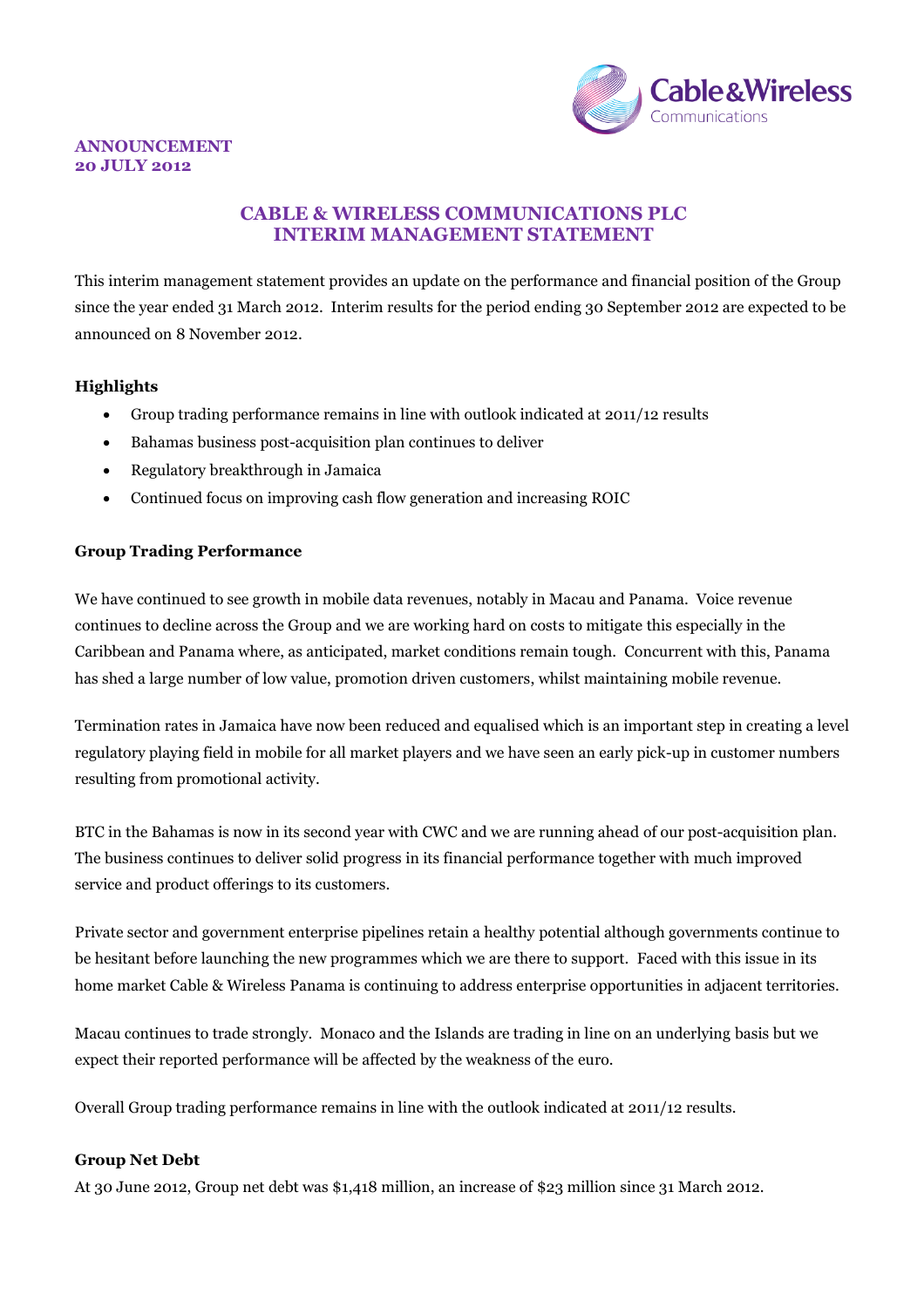#### **Key Performance Indicators**

| <b>Subscribers</b>      | Panama    |           |           |
|-------------------------|-----------|-----------|-----------|
| $(000s)^1$              | 30 Jun 12 | 31 Mar 12 | 30 Jun 11 |
| Mobile <sup>1</sup>     | 1,656     | 2,227     | 2,038     |
| Broadband               | 129       | 132       | 141       |
| Fixed line              | 386       | 389       | 395       |
| <b>ARPU<sup>2</sup></b> | 30 Jun 12 | 31 Mar 12 | 30 Jun 11 |
| Mobile                  | \$14.4    | \$13.9    | \$14.0    |
| Broadband               | \$27.2    | \$27.5    | \$27.3    |
| Fixed line              | \$26.2    | \$26.6    | \$30.0    |

| <b>Subscribers</b>  | Macau     |           |           |
|---------------------|-----------|-----------|-----------|
| $(000s)^1$          | 30 Jun 12 | 31 Mar 12 | 30 Jun 11 |
| Mobile <sup>1</sup> | 434       | 454       | 402       |
| Broadband           | 140       | 139       | 134       |
| Fixed line          | 174       | 175       | 177       |
| $ARPU^2$            | 30 Jun 12 | 31 Mar 12 | 30 Jun 11 |
| Mobile              | \$19.3    | \$16.7    | \$21.0    |
| Broadband           | \$33.1    | \$32.1    | \$33.6    |
| Fixed line          | \$33.6    | \$34.1    | \$35.0    |

| Subscribers         | Caribbean |           |           |
|---------------------|-----------|-----------|-----------|
| $(000s)^{1}$        | 30 Jun 12 | 31 Mar 12 | 30 Jun 11 |
| Mobile <sup>1</sup> | 1,491     | 1,517     | 1,529     |
| Broadband           | 221       | 225       | 223       |
| Fixed line          | 714       | 719       | 735       |
| ARPU2               | 30 Jun 12 | 31 Mar 12 | 30 Jun 11 |
| Mobile              | \$28.3    | \$29.3    | \$28.4    |
| Broadband           | \$41.7    | \$42.4    | \$42.5    |
| Fixed line          | \$35.4    | \$33.3    | \$38.3    |

| <b>Subscribers</b>     | <b>Monaco &amp; Islands</b> |           |           |
|------------------------|-----------------------------|-----------|-----------|
| $(000s)^1$             | 30 Jun 12                   | 31 Mar 12 | 30 Jun 11 |
| $M$ obile <sup>1</sup> | 549                         | 543       | 534       |
| Broadband              | 58                          | 57        | 53        |
| Fixed line             | 125                         | 125       | 128       |
| $ARPU^2$               | 30 Jun 12                   | 31 Mar 12 | 30 Jun 11 |
| Mobile                 | \$32.9                      | \$31.4    | \$34.2    |
| Broadband              | \$60.6                      | \$62.0    | \$62.1    |
| Fixed line             | \$49.6                      | \$51.7    | \$54.2    |

1 Active subscribers are defined as those having performed a revenue-generating event in the previous 60 days

2 ARPU is average revenue per user per month, excluding equipment sales

Cable & Wireless Communications will also host a conference call for investors and analysts. The details are:

| Date:                     | Friday, 20 July 2012                       |
|---------------------------|--------------------------------------------|
| Time:                     | 7:30(GMT)                                  |
| Details:                  | Cable & Wireless Communications Plc Q1 IMS |
|                           | UK: $+44(0)2071362054$                     |
|                           | +1 646 254 3361<br>US:                     |
| <b>Confirmation Code:</b> | 9045814                                    |

Participants will have to quote the above code when dialling into the conference.

Audio playback of the call will be available shortly after the call finishes until 27 July 2012. The details for the

playback are:

UK:  $+44(0)2034270598$ <br>US:  $+13473669565$  $+1$  347 366 9565 Replay Access Code: 9045814

ENDS

## **About Cable & Wireless Communications**

Cable & Wireless Communications is a global full-service communications business. We operate leading communications businesses through four regional units – the Caribbean, Panama, Macau and Monaco & Islands. Our services include mobile, broadband and domestic and international fixed line services in most of our markets as well as pay TV, data centre and hosting, carrier and managed service /social telecom (telecom enabled public services) solutions. Our operations are focused on providing our customers – consumers, businesses, governments – with world-class service. Serving the communities where we operate is at the heart of our approach, and we are committed to behaving in an ethical and socially responsible manner. For more information visit [www.cwc.com.](http://www.cwc.com/)